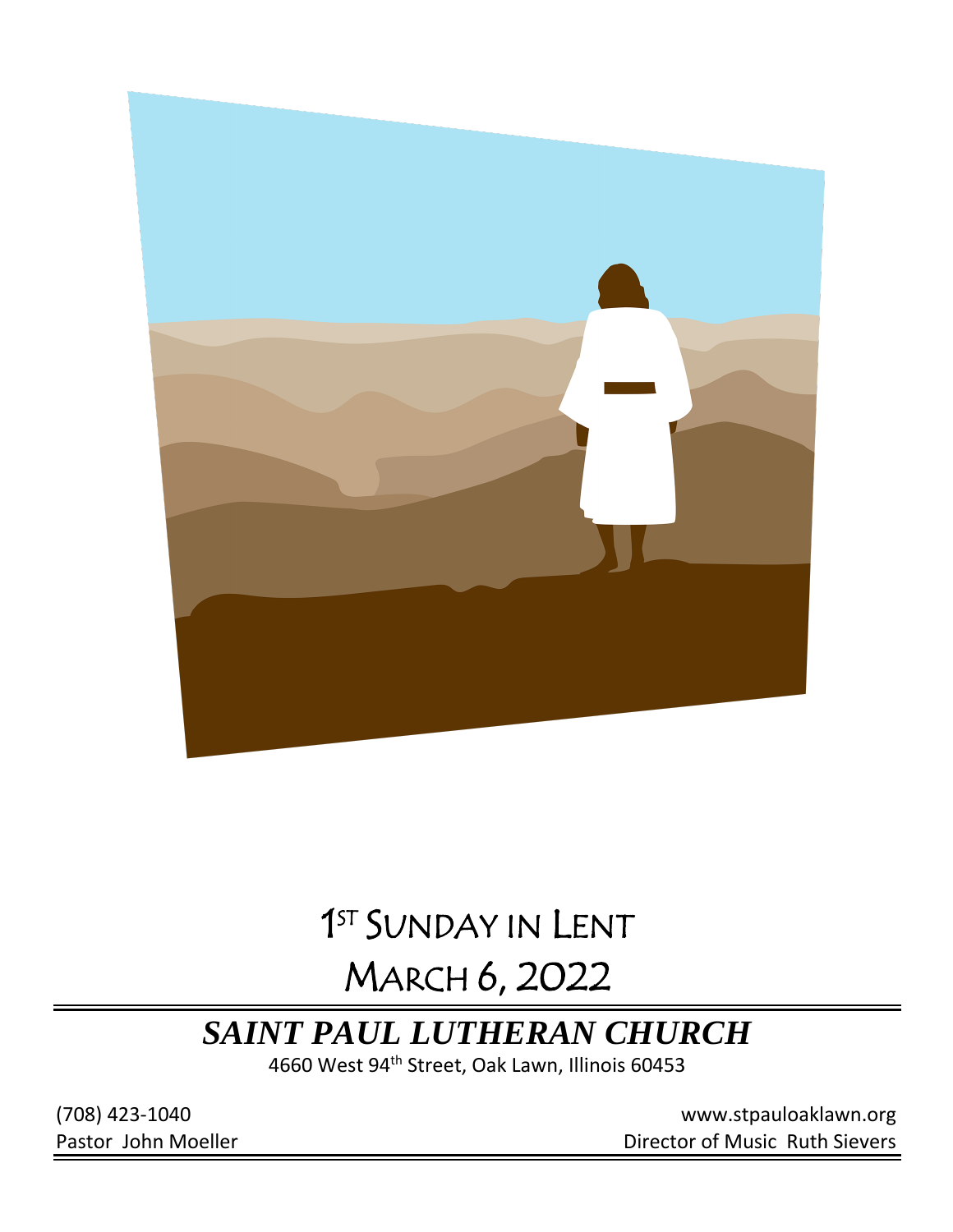#### **As We Gather**

The First Sunday in Lent begins with the temptation of Jesus. Alone in the wilderness, Jesus faces the temptations of the devil, who tries to use God's own Word to entrap Jesus. We are also walking through the wilderness of this world, taunted and tempted by the devil, who still would try to use even God's precious Word to entrap us. Jesus does not simply show us how to resist; he proves that our strength lies in the same Word of God. In Christ, we stand strong against the schemes of the devil and, when and if we fall, we find refuge in Christ to be forgiven and restored.

| "Jesus, Lead Thou On"<br><b>Opening Hymn</b><br>Jesus, lead Thou on<br>When we seek relief<br>3<br>$\mathbf{1}$<br>Till our rest is won;<br>From a long-felt grief,<br>And although the way be cheerless,<br>When temptations come alluring,<br>We will follow calm and fearless.<br>Make us patient and enduring.<br>Show us that bright shore<br>Guide us by Thy hand<br>To our fatherland.<br>Where we weep no more.<br>$\overline{2}$<br>If the way be drear,<br>Jesus, lead Thou on<br>4<br>If the foe be near,<br>Till our rest is won.<br>Let not faithless fears o'ertake us;<br>Heav'nly leader, still direct us,<br>Let not faith and hope forsake us;<br>Still support, console, protect us,<br>Till we safely stand<br>For through many a woe<br>In our fatherland.<br>To our home we go.<br>Text: Nicolaus Ludwig von Zinzendorf, 1700-60; tr. Jane<br>L. Borthwick, 1813-97, alt. | Prelude | "Jesus, Lead Thou On" | P. Manz |
|-------------------------------------------------------------------------------------------------------------------------------------------------------------------------------------------------------------------------------------------------------------------------------------------------------------------------------------------------------------------------------------------------------------------------------------------------------------------------------------------------------------------------------------------------------------------------------------------------------------------------------------------------------------------------------------------------------------------------------------------------------------------------------------------------------------------------------------------------------------------------------------------------|---------|-----------------------|---------|
|                                                                                                                                                                                                                                                                                                                                                                                                                                                                                                                                                                                                                                                                                                                                                                                                                                                                                                 |         |                       | #718    |
|                                                                                                                                                                                                                                                                                                                                                                                                                                                                                                                                                                                                                                                                                                                                                                                                                                                                                                 |         |                       |         |
| Text: Public domain                                                                                                                                                                                                                                                                                                                                                                                                                                                                                                                                                                                                                                                                                                                                                                                                                                                                             |         |                       |         |

#### **Invocation**

**P** In the name of the Father and of the  $\pm$  Son and of the Holy Spirit.

C **Amen.**

#### **Confession and Absolution Based on Psalm 91:15–16**

- **P** When you call to Me, I will answer you, says the Lord.
- C **I will be with you in trouble; I will rescue you and honor you.**
- $\left| \mathbf{P} \right|$  With long life the Lord will satisfy you
- C **and show you His salvation.**

### *We pause in silence to remember our sins before Almighty God…*

- $\left| \mathbf{P} \right|$  Let us confess our sin in the presence of God and of one another.
- C **I confess to God Almighty, before the whole company of heaven and to you, my brothers and sisters, that I have sinned in thought, word, and deed by my fault, by my own fault, by my own most grievous fault. Therefore I pray God Almighty to have mercy on me, forgive me all my sins, and bring me to everlasting life. Amen.**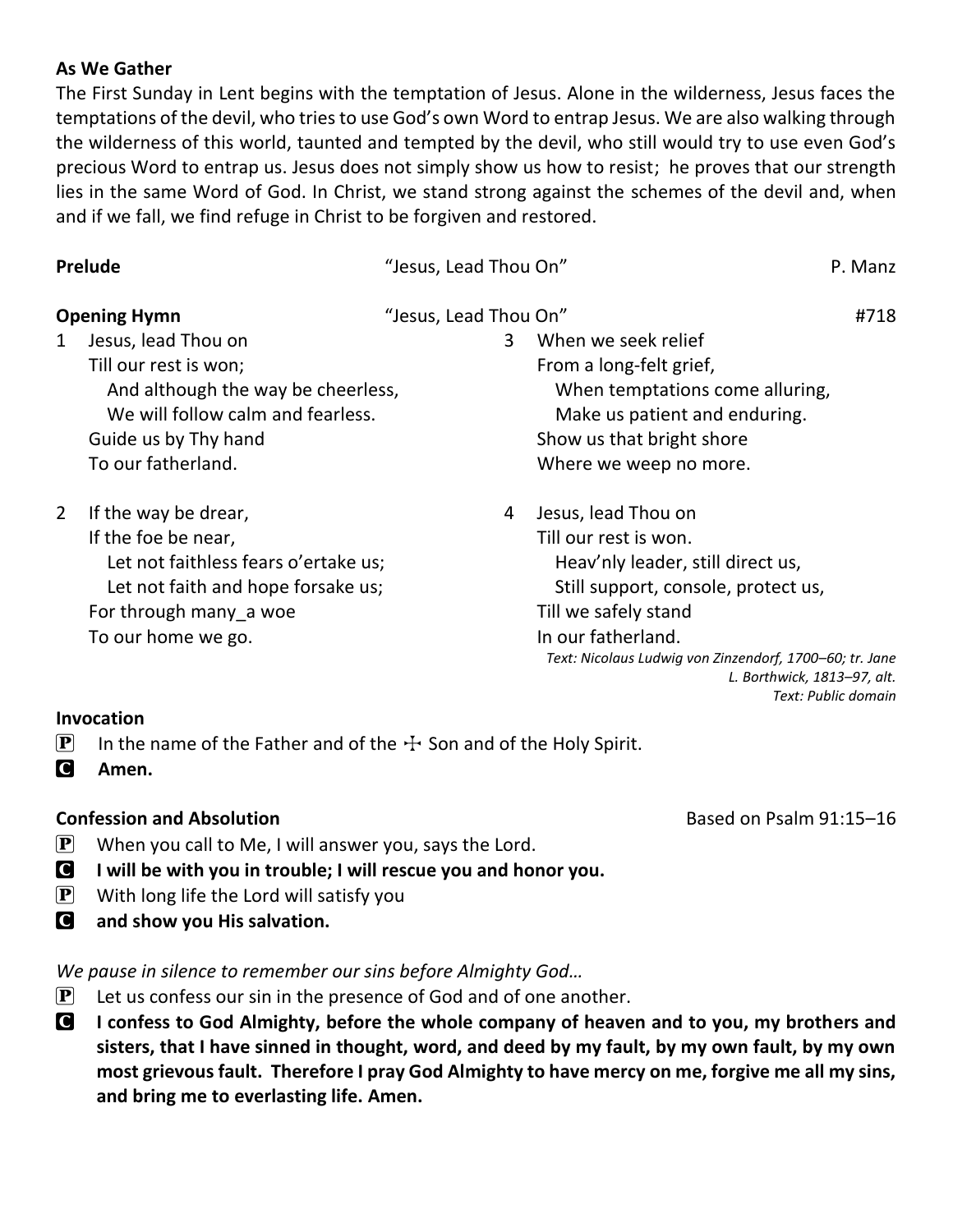$\mathbf{P}$  Almighty God in His mercy has given His Son to die for you and for His sake forgives you all your sins. As a called and ordained servant of Christ, and by His authority, I therefore forgive you all your sins in the name of the Father and of the  $\pm$  Son and of the Holy Spirit. To the impenitent and unbelieving I must declare that as long as you continue in your impenitence, God will not forgive your sins and will visit your iniquity upon you until you turn from your sinful ways, come to repentance, and trust in the merits of Jesus Christ alone.

#### C **Amen.**

 $\mathbf{P}$  May the Lord, who has begun this good work in us, bring it to completion in the day of our Lord Jesus Christ.

C **Amen.**

T WORD T

**Introit Psalm 91:9–13; antiphon: vv. 15–16** 

- **P** When he calls to me, I will answer him;
- C **I will be with him in trouble; I will rescue him and honor him.**
- **P** With long life I will satisfy him and show him my salvation.
- C **Because you have made the LORD your dwelling place—the Most High, who is my refuge—**
- $\mathbf{P}$  no evil shall be allowed to befall you, no plague come near your tent.
- C **For he will command his angels concerning you to guard you in all your ways.**
- **P** On their hands they will bear you up, lest you strike your foot against a stone.
- C **You will tread on the lion and the adder; the young lion and the serpent you will trample underfoot.**
- $\mathbf{P}$  Glory be to the Father and to the Son and to the Holy Spirit;
- C **as it was in the beginning, is now, and will be forever. Amen. When he calls to me, I will answer him;**

**I will be with him in trouble; I will rescue him and honor him.**

### **Prayer of the Day**

- $\left| \mathbf{P} \right|$  The Lord be with you.
- C **And also with you.**
- $\left[\mathbf{P}\right]$  Let us pray. Almighty God, Your Son was led by the Spirit to fast for forty days in the wilderness and was tempted as we are, yet without sin. Give us Your grace and Spirit that we may be faithful before temptation and delivered from slavery to sin through forgiveness to serve You faithfully all our days; through Jesus Christ, our Lord, who lives and reigns with You and the Holy Spirit, one God, now and forever.
- C **Amen.**

**Old Testament Reading**  $\rightarrow$  Offerings of Firstfruits and Tithes  $\rightarrow$  *Deuteronomy 26:1-11* <sup>1</sup>"When you come into the land that the LORD your God is giving you for an inheritance and have taken possession of it and live in it, <sup>2</sup>you shall take some of the first of all the fruit of the ground, which you harvest from your land that the LORD your God is giving you, and you shall put it in a basket, and you shall go to the place that the LORD your God will choose, to make his name to dwell there. <sup>3</sup>And you shall go to the priest who is in office at that time and say to him, 'I declare today to the LORD your God that I have come into the land that the LORD swore to our fathers to give us.' <sup>4</sup>Then the priest shall take the basket from your hand and set it down before the altar of the LORD your God.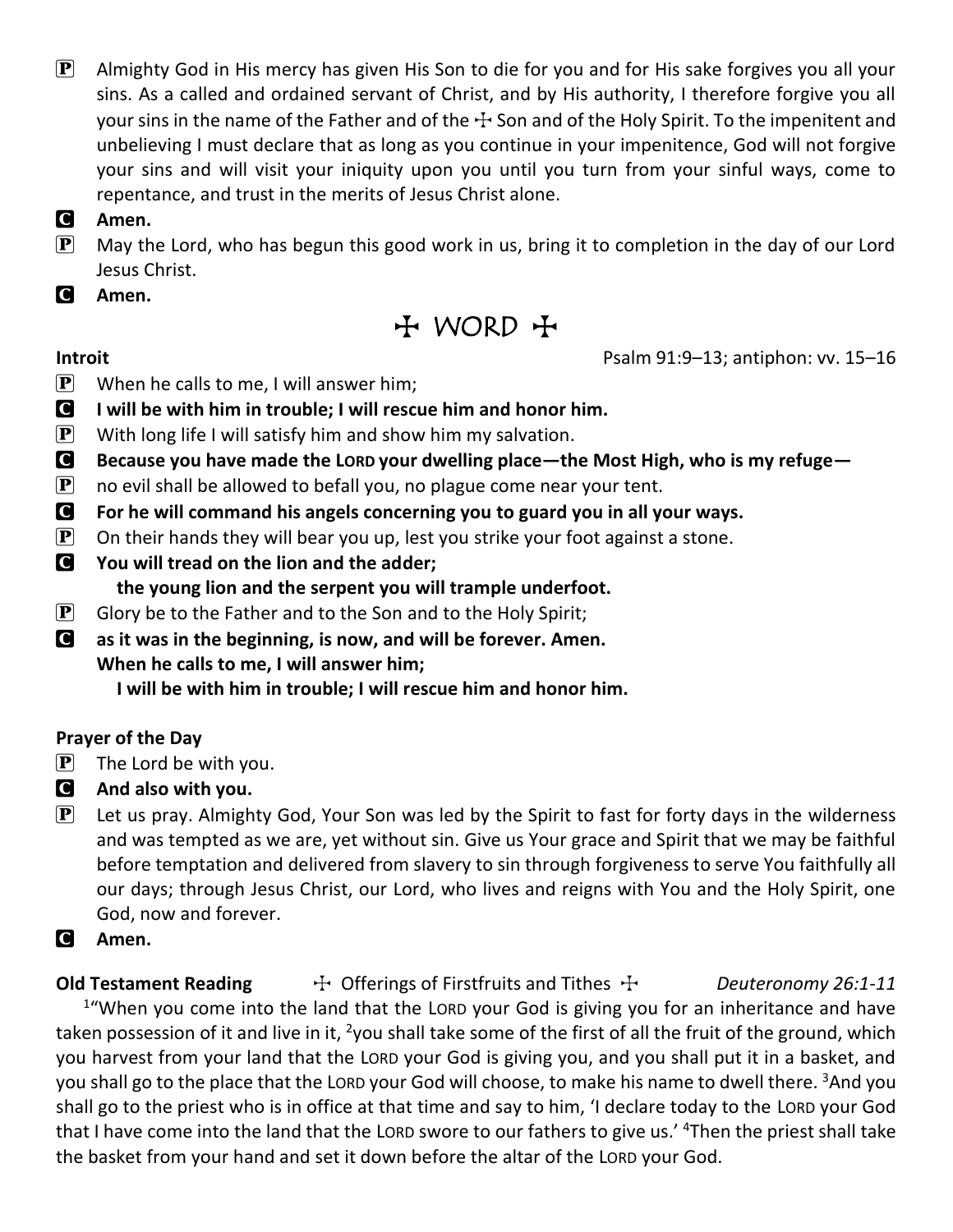<sup>5</sup>"And you shall make response before the LORD your God, 'A wandering Aramean was my father. And he went down into Egypt and sojourned there, few in number, and there he became a nation, great, mighty, and populous. <sup>6</sup>And the Egyptians treated us harshly and humiliated us and laid on us hard labor. <sup>7</sup>Then we cried to the LORD, the God of our fathers, and the LORD heard our voice and saw our affliction, our toil, and our oppression. <sup>8</sup>And the LORD brought us out of Egypt with a mighty hand and an outstretched arm, with great deeds of terror, with signs and wonders. <sup>9</sup>And he brought us into this place and gave us this land, a land flowing with milk and honey.  $^{10}$ And behold, now I bring the first of the fruit of the ground, which you, O LORD, have given me.' And you shall set it down before the LORD your God and worship before the LORD your God. <sup>11</sup>And you shall rejoice in all the good that the LORD your God has given to you and to your house, you, and the Levite, and the sojourner who is among you."

 $\boxed{\mathbf{L}}$  This is the Word of the Lord.

### C **Thanks be to God.**

Epistle **The Message of Salvation to All +** *Romans 10:8b-13*  "The word is near you, in your mouth and in your heart" (that is, the word of faith that we proclaim); <sup>9</sup> because, if you confess with your mouth that Jesus is Lord and believe in your heart that God raised him from the dead, you will be saved.  $^{10}$ For with the heart one believes and is justified, and with the mouth one confesses and is saved.  $^{11}$  For the Scripture says, "Everyone who believes in him will not be put to shame." <sup>12</sup>For there is no distinction between Jew and Greek; the same Lord is Lord of all, bestowing his riches on all who call on him. <sup>13</sup>For "everyone who calls on the name of the Lord will be saved."

 $\boxed{\mathbf{L}}$  This is the Word of the Lord.

C **Thanks be to God.**

| <b>Anthem of Praise Solo</b>                    | "On Eagles' Wings"                    | Hymn #727   |  |
|-------------------------------------------------|---------------------------------------|-------------|--|
| <b>Holy Gospel</b><br>$\mathbf{E}$ $\mathbf{E}$ | $\div$ The Temptation of Jesus $\div$ | Luke 4:1-13 |  |

### $\mathbf{P}$  The Holy Gospel according to St. Luke, the fourth chapter.

### **G** Glory to You, O Lord.

<sup>1</sup>Jesus, full of the Holy Spirit, returned from the Jordan and was led by the Spirit in the wilderness <sup>2</sup>for forty days, being tempted by the devil. And he ate nothing during those days. And when they were ended, he was hungry. <sup>3</sup>The devil said to him, "If you are the Son of God, command this stone to become bread." <sup>4</sup>And Jesus answered him, "It is written, 'Man shall not live by bread alone.'" <sup>5</sup>And the devil took him up and showed him all the kingdoms of the world in a moment of time, <sup>6</sup>and said to him, "To you I will give all this authority and their glory, for it has been delivered to me, and I give it to whom I will. <sup>7</sup>If you, then, will worship me, it will all be yours." <sup>8</sup>And Jesus answered him, "It is written, "'You shall worship the Lord your God, and him only shall you serve." <sup>9</sup>And he took him to Jerusalem and set him on the pinnacle of the temple and said to him, "If you are the Son of God, throw yourself down from here,  $^{10}$ for it is written, "'He will command his angels concerning you, to guard you,'  $^{11}$ and "'On their hands they will bear you up, lest you strike your foot against a stone.<sup>""</sup> <sup>12</sup>And Jesus answered him, "It is said, 'You shall not put the Lord your God to the test."  $13$ And when the devil had ended every temptation, he departed from him until an opportune time.

- $\left| \mathbf{P} \right|$  This is the Gospel of the Lord.
- C **Praise to You, O Christ.**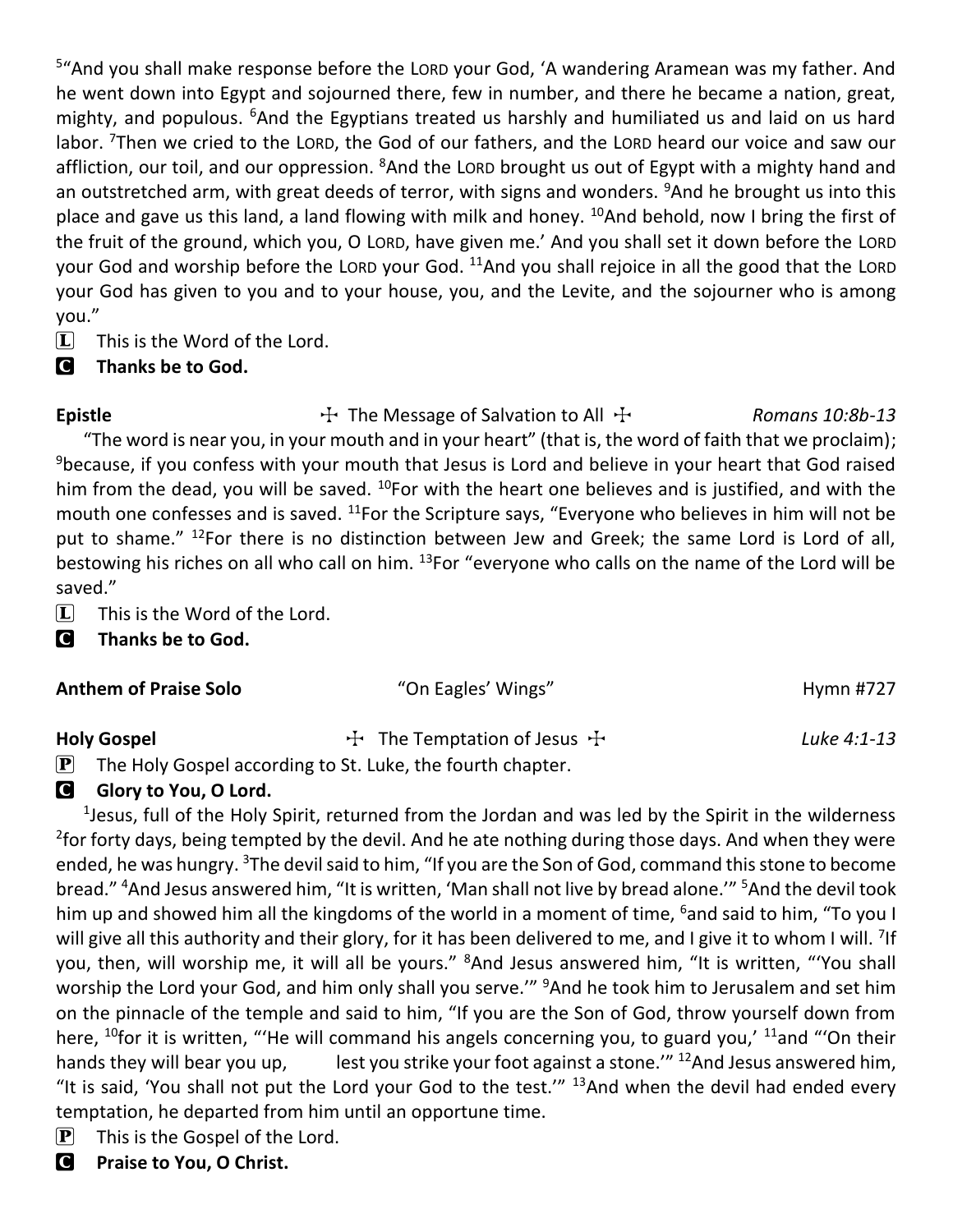**Confession of Faith** *The Apostles' Creed* **I believe in God, the Father Almighty, maker of heaven and earth. And in Jesus Christ, His only Son, our Lord, who was conceived by the Holy Spirit, born of the virgin Mary, suffered under Pontius Pilate, was crucified, died and was buried. He descended into hell.**

**He ascended into heaven and sits at the right hand of God the Father Almighty. From thence He will come to judge the living and the dead. I believe in the Holy Spirit, the holy Christian Church, the communion of saints, the forgiveness of sins, the resurrection of the body,** and the life  $\pm$  everlasting. Amen.

|           | Sermon Hymn                                                                                                                       | "O Christ, You Walked the Road"                                                                                                           | #424 |
|-----------|-----------------------------------------------------------------------------------------------------------------------------------|-------------------------------------------------------------------------------------------------------------------------------------------|------|
| $1 \quad$ | O Christ, You walked the road<br>Our wand'ring feet must go.<br>You faced with us temptation's pow'r                              | When lures of easy gain<br>4<br>With promise brightly shine,                                                                              |      |
|           | And fought our ancient foe.                                                                                                       | Lord, help us seek Your kingdom first;<br>Our wills with Yours align.                                                                     |      |
| 2         | No bread of earth alone<br>Can fill our hung'ring hearts.<br>Lord, help us seek Your living Word,<br>The food Your grace imparts. | O Christ, You walked the road<br>5.<br>Our wand'ring feet must go.<br>Stay with us through temptation's hour<br>To fight our ancient foe. |      |
| 3         | No blinding sign we ask,                                                                                                          |                                                                                                                                           |      |

*Text: Herman G. Stuempfle, Jr., 1923–2007 Text: © 1997 GIA Publications, Inc. Used by permission: LSB Hymn License no. 110001400*

 **The third day He rose again from the dead.**

- $2 N$  Can fill our hung'ring hearts. Lord, help us seek Your living Word, The food Your grace imparts.
- 3 No blinding sign we ask, No wonder from above. Lord, help us place our trust alone In Your unswerving love.

#### **Sermon**

#### **Prayer of the Church**

**Offering**—*may be left in the offering plates near the doors as you leave. Those worshipping at home may continue to mail or drop off offerings at the church office, and on-line giving is available to everyone on our website at [www.stpauloaklawn.org.](http://www.stpauloaklawn.org/) For information about regular electronic giving, please contact the church office.* 

#### **Offertory Meditation**

## + SERVICE of the SACRAMENT +

#### **Preface**

- $\left| \mathbf{P} \right|$  The Lord be with you.
- C **And also with you.**
- $\left| \mathbf{P} \right|$  Lift up your hearts.
- C **We lift them to the Lord.**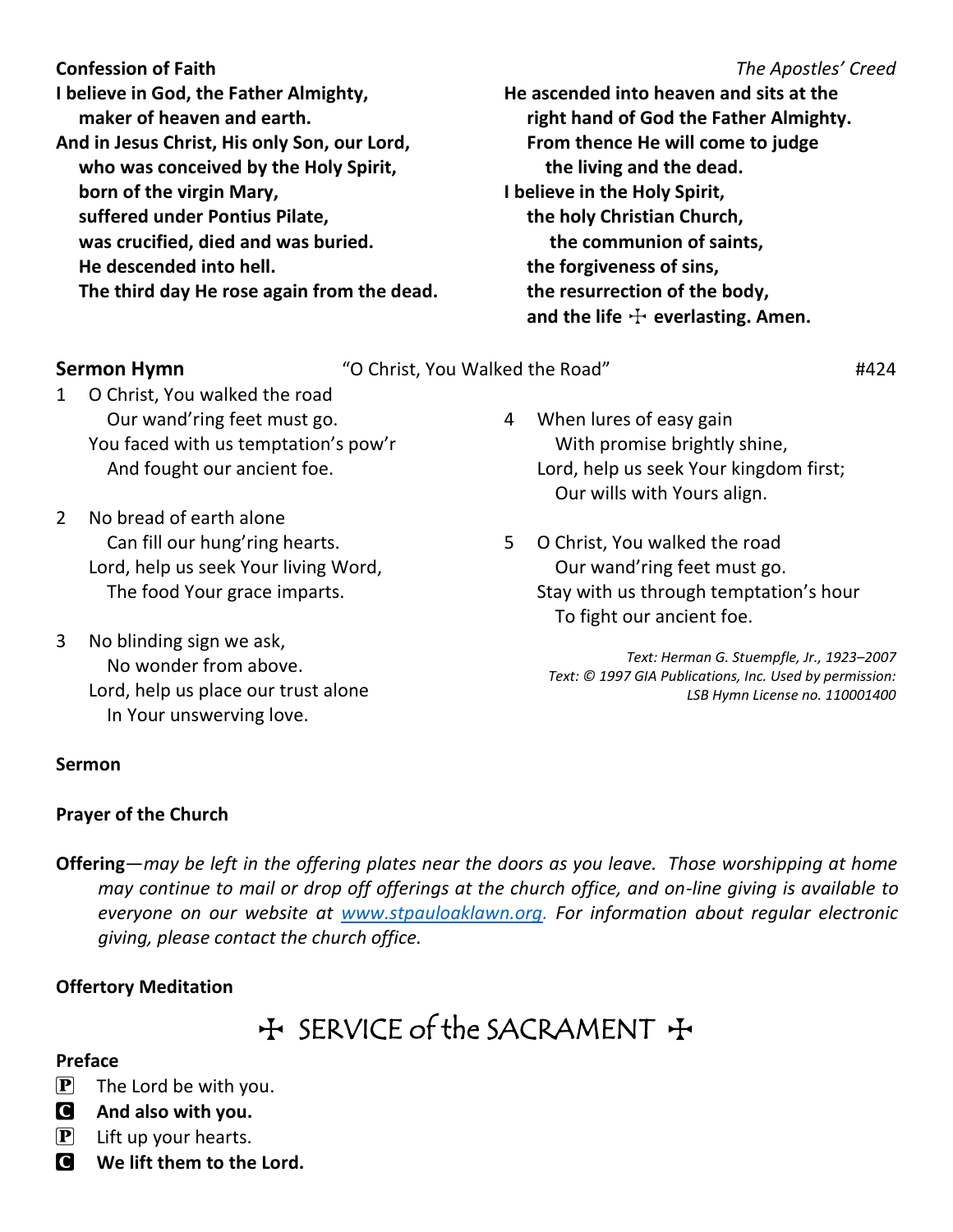$\left| \mathbf{P} \right|$  Let us give thanks to the Lord our God.

C **It is right to give Him thanks and praise.**

**Proper Preface Prayer of Thanksgiving Words of Our Lord**

#### **Proclamation of Christ**

 $[P]$  As often as we eat this bread and drink this cup, we proclaim the Lord's death until He comes.

C **Amen. Come, Lord Jesus.**

#### **Lord's Prayer**

C **Our Father, who art in Heaven…**

#### **Pax Domini**

- $\mathbf{P}$  The peace of the Lord be with you always.
- C **Amen.**

## + DISTRIBUTION of the SACRAMENT +

#### **Hymn** "Lord Jesus, Think on Me" #610

- 1 Lord Jesus, think on me And purge away my sin; From worldly passions set me free And make me pure within.
- 2 Lord Jesus, think on me, By anxious thoughts oppressed; Let me Your loving servant be And taste Your promised rest.
- 3 Lord Jesus, think on me Amid the battle's strife; In all my pain and misery, O be my health and life!
- 4 Lord Jesus, think on me Nor let me go astray; Through darkness and perplexity Point out Your chosen way.
- 5 Lord Jesus, think on me That, when this life is past, I may the\_eternal brightness see And share Your joy at last. *Text: Synesius of Cyrene, c. 365–c. 414; tr. Allen W. Chatfield, 1808–96, alt. Text: Public domain*

#### **Hymn**  $\qquad$  "Lord, Keep Us Steadfast in Your Word"  $\qquad$  #655

- 1 Lord, keep us steadfast in Your Word; Curb those who by deceit or sword Would wrest the kingdom from Your Son And bring to naught all He has done.
- 2 Lord Jesus Christ, Your pow'r make known, For You are Lord of lords alone;

Defend Your holy Church that we May sing Your praise eternally.

3 O Comforter of priceless worth, Send peace and unity on earth; Support us in our final strife And lead us out of death to life. *Text: Martin Luther, 1483–1546; tr. Catherine Winkworth, 1827–78, alt. Text: Public domain*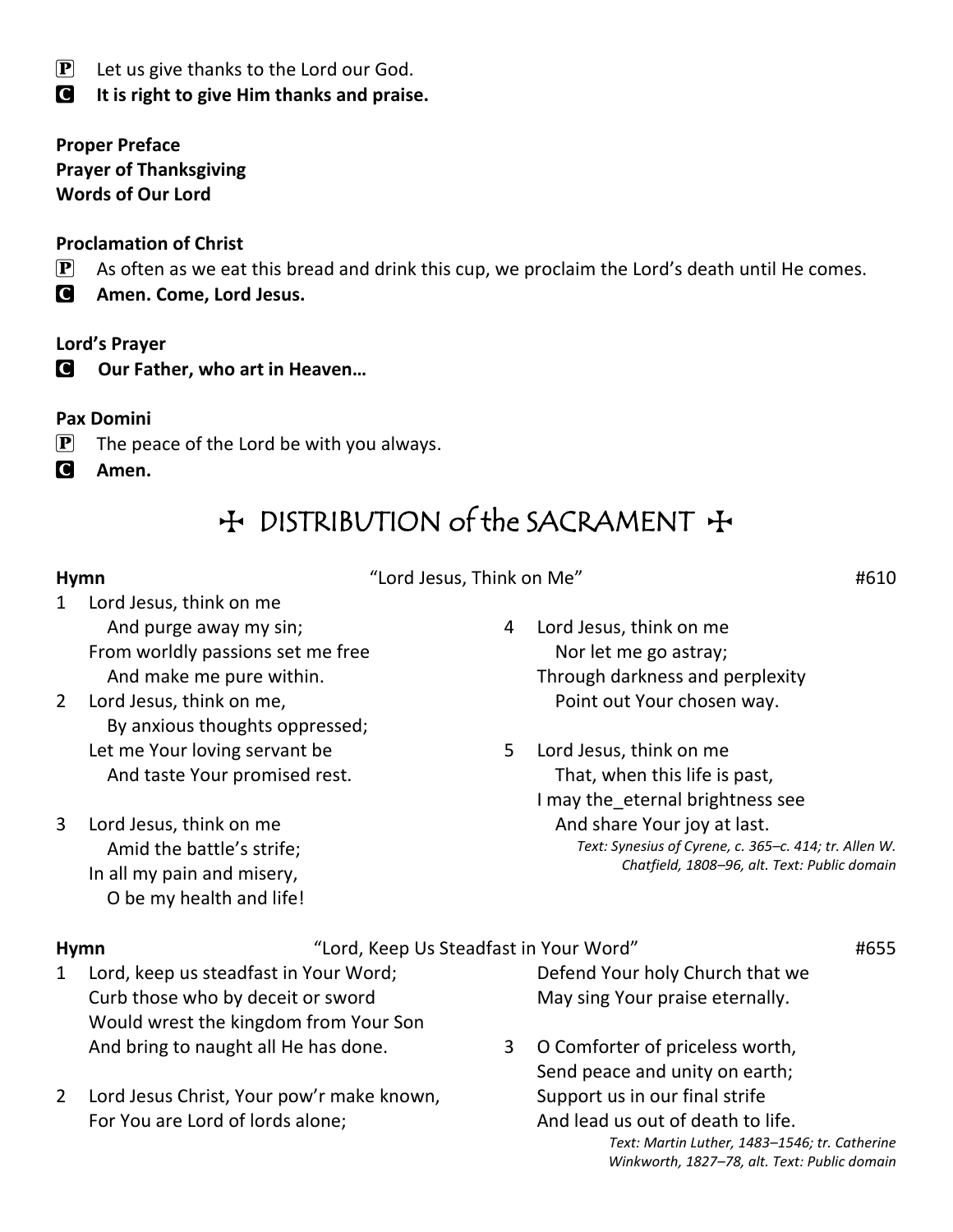#### **Communion Blessing**

 $\mathbf{P}$  The Body and Blood of our Lord Jesus Christ strengthen and preserve you in body and soul to life everlasting. Depart  $+$  in peace.

#### **Closing Prayer**

#### **Benediction**

 $\left[ P \right]$  The Lord bless you and keep you. The Lord make His face shine on you and be gracious to you. The Lord look upon you with favor and  $\pm$  give you peace.

C **Amen.**

#### **Dismissal**

- $\mathbf{P}$  Go in peace! Serve the Lord!
- C **Thanks be to God.**

**Closing Hymn** "I Walk in Danger All the Way" #716 sts. 1, 4-5

1 I walk in danger all the way. The thought shall never leave me That Satan, who has marked his prey, Is plotting to deceive me. This foe with hidden snares May seize me unawares If I should fail to watch and pray. I walk in danger all the way.

4 I walk with angels all the way, They shield me and befriend me; All Satan's pow'r is held at bay When heav'nly hosts attend me; They are my sure defense,

All fear and sorrow, hence! Unharmed by foes, do what they may, I walk with angels all the way.

5 I walk with Jesus all the way, His guidance never fails me; Within His wounds I find a stay When Satan's pow'r assails me; And by His footsteps led, My path I safely tread. No evil leads my soul astray; I walk with Jesus all the way. *Text: Hans Adolf Brorson, 1694–1764; tr. Ditlef G. Ristad, 1863–1938, alt. Text: Public domain*

**Postlude** The State of the Superinten of the Sinfonia from Cantata 156" The State of State of J. S. Bach

### TTTTTTTTTTTTTTTTTTTTTTTTTTTTTTTTTTTTTTTTTTTTT ACKNOWLEDGMENTS AND THANKS

**Vocalist:** Jan Gensch **Lector:** Bill Leise **Altar Care:** Ruth Diver **Altar Flowers** are from the Bonder family in loving memory of Helen

Creative Worship for the Lutheran Parish, Series C, Quarter 2. Copyright © 2021 Concordia Publishing House. All rights reserved. Used by permission. Unless otherwise indicated, Scripture quotations are from the ESV® Bible (The Holy Bible, English Standard Version®), copyright © 2001 by Crossway, a publishing ministry of Good News Publishers. Used by permission. All rights reserved. Created by Lutheran Service Builder © 2021 Concordia Publishing House.

TTTTTTTTTTTTTTTTTTTTTTTTTTTTTTTTTTTTTTTTTTT